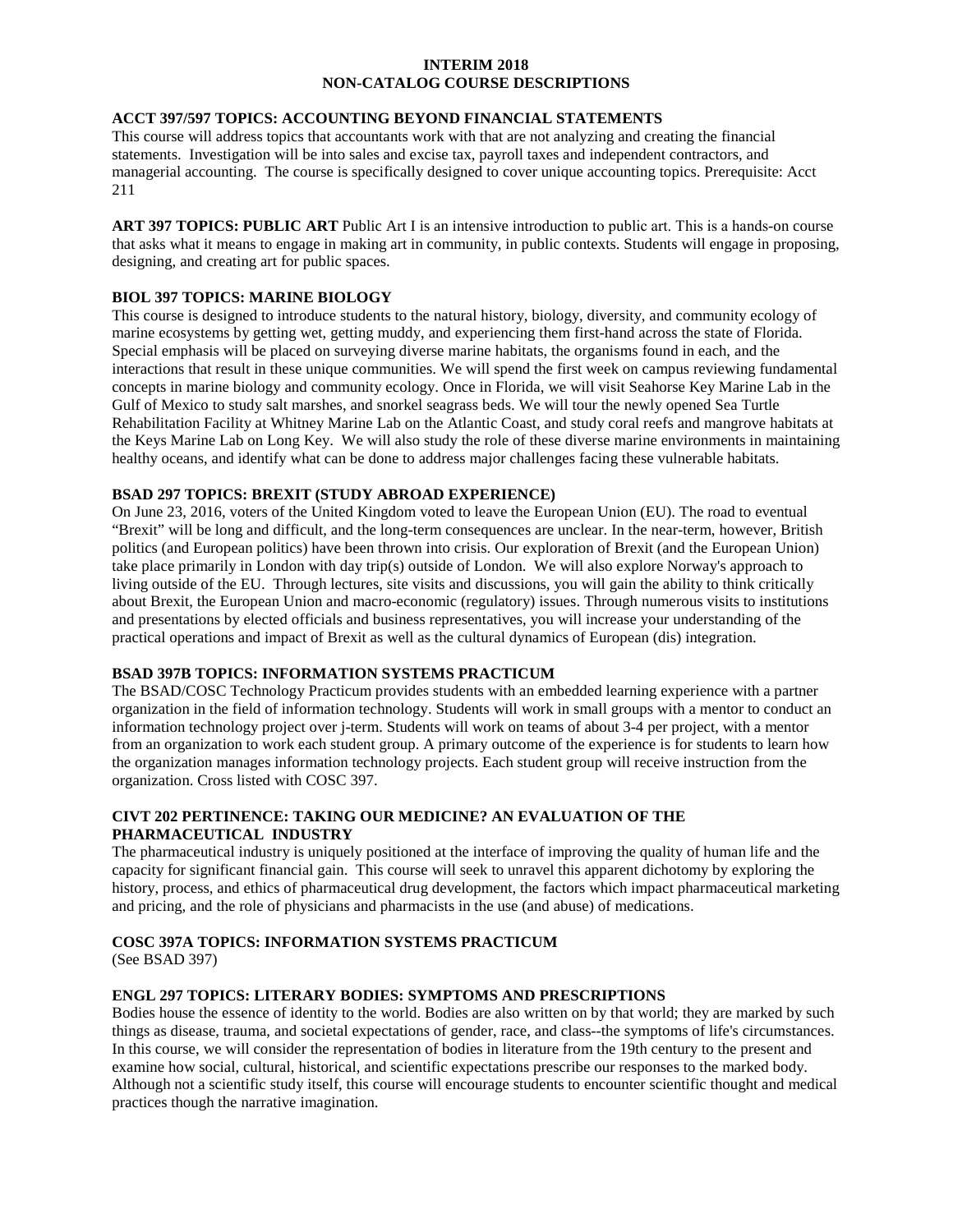#### **EXSC 397 ESPN: EXPLORING SPORT AND PHYSICAL ACTIVITY**

This course will explore sport and physical activity in Norway through the concepts of Friluftsliv (loosely translated as "Outdoor Life"). We will examine how culture, geography, and philosophy have shaped the Norwegian way of life, and consider the philosophy of Frilufstliv as a component of personal well being. The course will start with an on-campus component (at Augustana University) where we will focus on the history/theoretical basis of the Norwegian identity around outdoor life as well as physical preparation for the activity components of the course. The course concludes with 14 days of study in Norway where students will participate in a variety of cultural experiences and outdoor activities.

### **GENL 197 TOPICS: THE GREEK CONNECTION**

Traditional psychology often seeks, or even assumes, universals of human nature, but the emerging field of cultural psychology challenges us to consider how much of human thought and behavior is truly universal, and how much is constrained by our cultural contexts. Culture can be a nearly invisible force in our daily lives, especially if we live in a homogenous society, but it plays a crucial role in our understanding of mind/body wholeness and therefore our ability to provide appropriate care in both mental and physical health. We risk misunderstanding the influence of culture if we examine it only from a distance, so students will gain a balanced perspective through their immersion into the Greek culture. We will learn from local experts (both practicioners and academics) in health care, cultural anthropology, and social issues. In this cross-cultural experience, we will reflect on our common heritage (given Greece's influence on human thought and behavior throughout history) and how it now plays out in a different culture. Cross listed with PSYC 197.

#### **GENL 256 MUSI AND THEATRE IN EASTERN EUROPE (A)**

This course is a performing arts-based introduction to the history and culture of Eastern Europe, with particular attention given to developments made in the lands that once formed the sprawling empire of Austria-Hungary. After centuries of regime changes and shifting borders, these lands are now split among a variety of countries, including the Czech Republic, Austria, Slovakia, Hungary, and Croatia. Through readings, lectures, performances, tours, and discussions, students gain an understanding of the geography, history, culture, and political development of these countries and uncover the ways that performing arts became a mirror to reflect human struggles, political upheaval, and new beginnings.

#### **GENL 257 DHARMA: LIFE AND RELIGION AND LITERATURE IN CONTEMPORARY INDIA (NW)**

This study course travels Northern India. Students study the Ramayana and the Bhavagad Gita as foundation texts. Students are introduced to Indian music, performing artists, and the tradition of yoga. Students study Hinduism on the banks of the Ganges and Buddhism under the branches of the Bodhi Tree. The course begins in Delhi, India's capital city, and continues to Agra, Bodhgaya, Varanasi, Jaipur, Kolkata, and Haridwar. At each site students explore literature, history, culture, and music that express the truths of the religious traditions. Grading: A-F

#### **GENL 397 TOPICS: AFRICA: PAST, PRESENT AND FUTURE**

In this general education elective, students will study Africa's history and its current situation in order to make informed judgements about future trends on the continent.

#### **GENS 297 TOPICS: GENDER AND MASS MEDIA**

(See SOCI 297B)

### **GOVT 297 TOPICS IN GOVERNMENT: A SEAT AT THE TABLE: THE SOCIO-POLITICS OF FOOD CULTURE IN HAWAII**

This course will use food as a lens to explore dynamic socio-political processes by focusing on both "macro" and "micro" level factors as they pertain to food, culture, and Hawaiian identity. Specifically, we will explore the following questions: how does food relate to major economic systems (tourism and the historical legacy of military as a dominant occupation)? What bureaucratic oversight exists surrounding food production and consumption on the islands of Hawaii? What are the cleavages between communities and the possible sociopolitical dynamics of food? For example, how do ideas of "authenticity" influence what is produced by native Hawaiians and what is considered "local" food? Relatedly, who is considered a "native" Hawaiian? How might these distinctions translate into differing food tastes, preferences and culture? Being on the islands of Oahu and Maui, Hawaii will enable us to taste the food, see where it is sourced and the regulations put upon it, and observe the intricacies of social dynamics among those who might identify as a "Hawaiian" and tourists alike. Cross listed with SOCI 297.